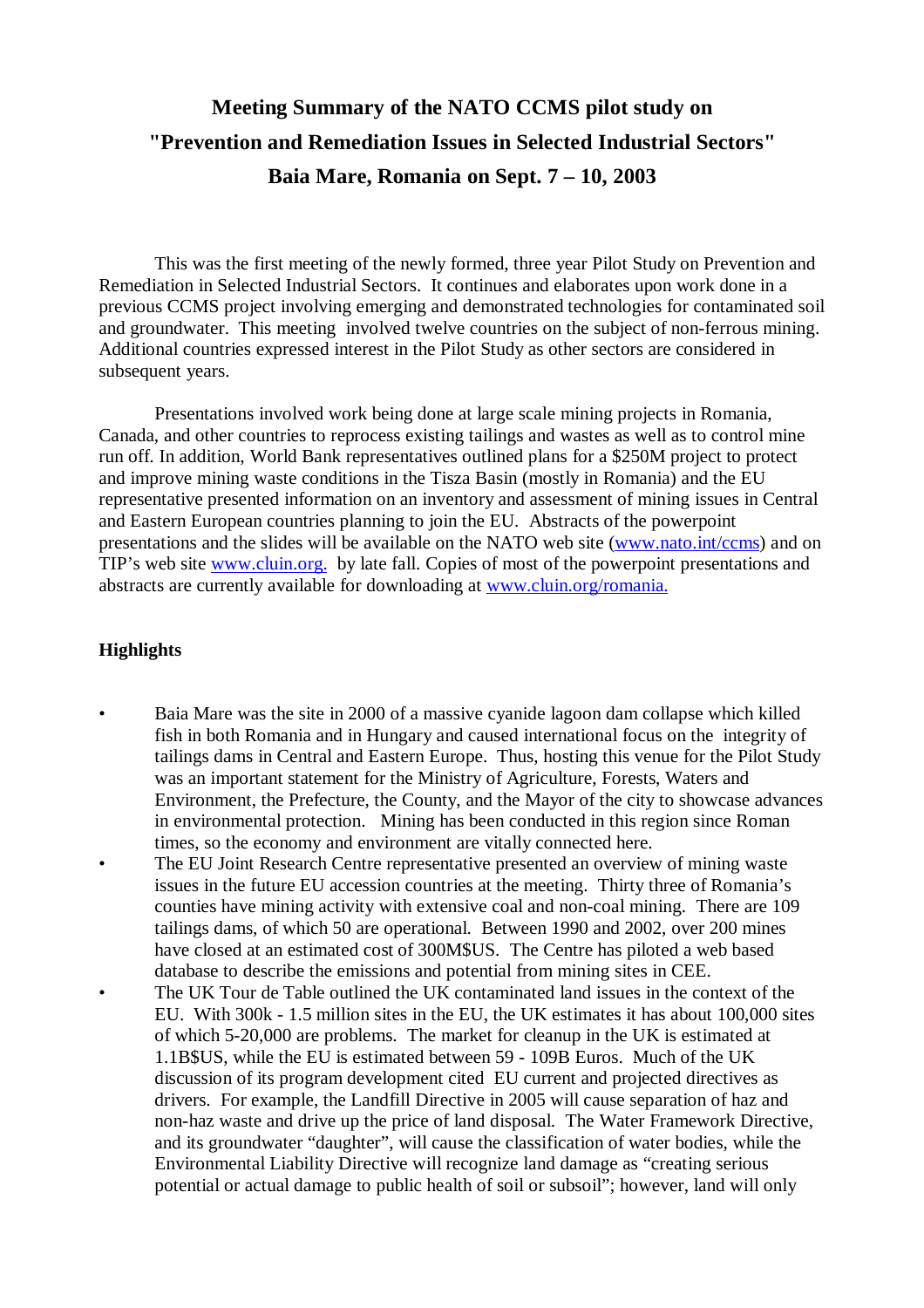need to be restored to cause no further harm, not restoration per se–as in the case of biodiversity. There is also a working group on a European Soil Strategy which has one subgroup on contaminated land. So, there will be much new activity on this topic over the next two years both for current EU members and the new accession countries.

- The Canadian Tour de Table cited 10,000 abandoned mining sites with strict new requirements on new mines for reclamation bonds. Sites owned by the Federal government are receiving extra appropriations this year with a doubling of the budget from \$30M for management of mining sites.
- The U.S. presentation highlighted the various estimates by Federal agencies of the number of abandoned mining sites on Federal land and pointed to three sets of resources for information on mine waste and tailings remediation–the joint EPA/DOE Research Center at Butte, MT, the HSRC led by Colo. State Univ., and the survey of full scale acid mine drainage technology projects conducted this summer by an EPA intern. In addition, a World Bank consultant who attended was a mining expert and member of the faculty at Univ. of Nevada–Reno. He outlined some other international and national resources on acid mine drainage control and the new sustainability approach to mining that are available on the university's web site and elsewhere–especially at
	- www.unr.edu/mines/adti –and one other web site http://ecorestoration.montana.edu. • Another U.S. expert speaker from NIOSH (former Bureau of Mines) discussed a recently completed RAND study on the Future of Mining and trends in mining technologies.

Outputs from the meeting will include a book of abstracts and a CD containing all meeting presentation materials (i.e. powerpoint slides); they will be NATO publications. Multiple copies of the CD and the book of abstracts are sent to each country representative to assure broad dissemination. In addition, all the meeting presentation materials are mounted on the CLUIN web site at: www.cluin.org/romania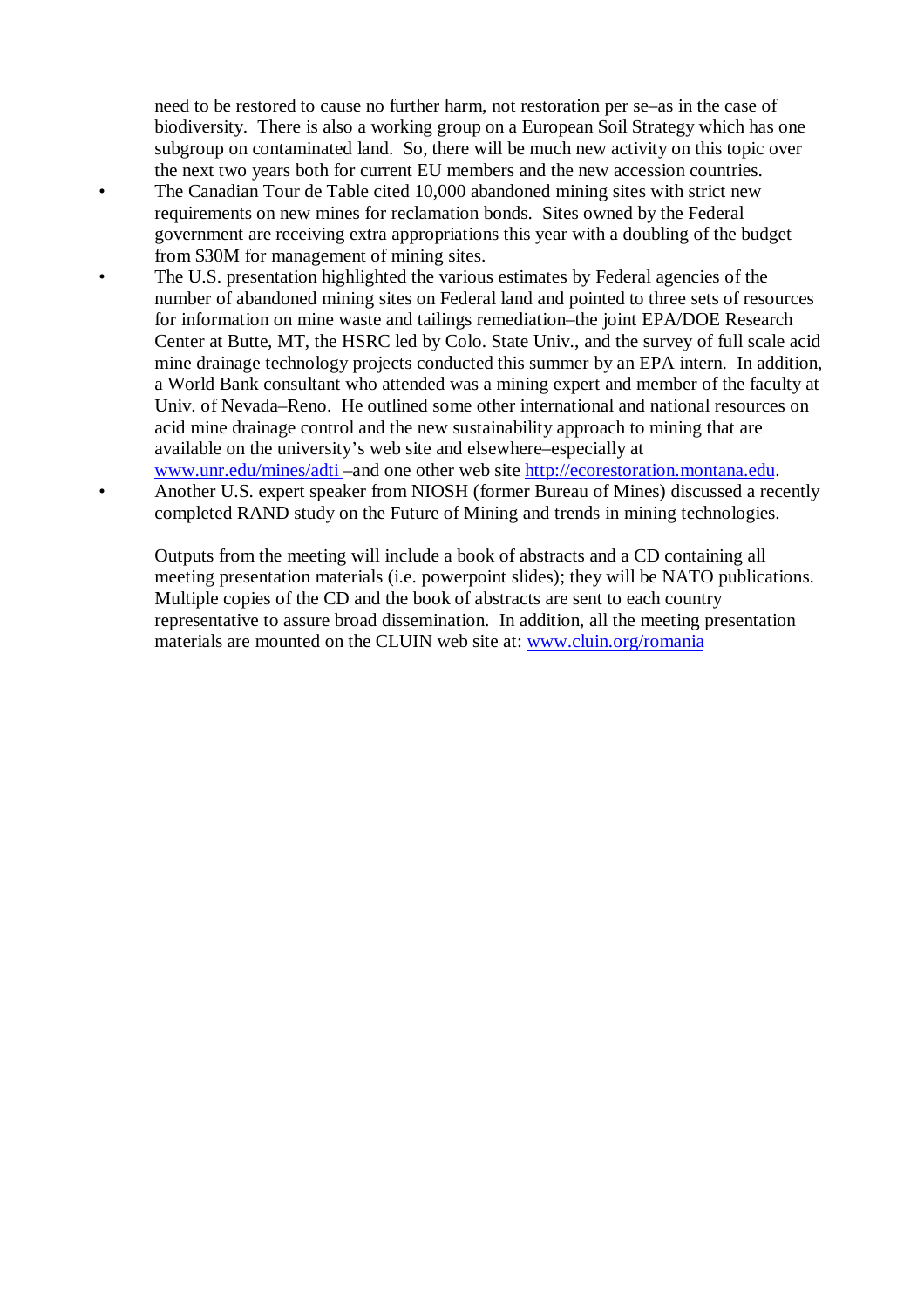### **ATTENDEES LIST**

#### **John Aston**

Rosia Montana Gold Corporation Romania tel: 40/745-920-218 e-mail: john@astonmc.com web: www.AstonMC.com www.rosiamontanaproject.net

**Horia Avram** Rosia Montana Gold Corporation Romania tel: 40/254-113-669 e-mail: epadeva@xnet.ro

#### **Jurgen Bauer**

Landkreis Goslar Amt fur Wasser-und Bodenschutz, Altlasten, D 38640 Goslar, Klubgarten str. 6 Germany tel: 49/5321-76687 fax: 49/5321-76687 e-mail: juergen.bauer@landkreis-goslar.de

### **George Bockosh**

National Institute for Occupational Safety and Health P.O. Box 18020 Cochraus Mill Rd Pittsburg, PA 15236 United States tel: 412-386-6465 fax: 412-386-6780

### **Brian Bone**

Environment Agency Olton Court, 10 Warwick Rd, Olton Solihul, B92 7HX United Kingdom tel: 44/121-708-4762 fax: 44/121-708-4637 e-mail: brian.bone@environment\_agency.gov.uk

### **Mircea Buesa**

Ministry of Economy and Commerce Mining and Geological Division Bucharest, Romania tel: 40/21-212-9617 fax: 40/21-313-9020

#### **Grigore Burzo**

National Agency for Mineral Resources Local Inspectorate Baia Mare Str. V. Babes nr. 62 Baia Mare, Romania tel: 40/262-276-663 fax: 40/262-276-663

#### **Gabriela Clean Poputa**

S.C. Cupru Min S.A. str. Petru Dobra nr. 1

oras Abrud, jud. Alba Romania tel: 40/258-780-710 or 40/258-780-083 fax: 40/258-780-296

### **Elisabeta Cserwid**

National Administration "Romanian Waters" str. Edgar Quinet nr. 6 Bucuresti Romania tel: 40/21-315-5535/146 fax: 40/21-315-5536 e-mail: elisabeta.cserwid@rowater.ro

### **Marco D'Alessandro**

JRC-CEC Via Fermi, 21021 Ispra Italy tel: 39/0332-789-002 fax: 39/0332-785-601 e-mail: marco.dalessandro@jrc.it

### **Susete Martins Dias**

IST Av. Rovisco Pais 1049 - 001 Lisbon Portugal tel: 35/121-841-9065/74 fax: 35/121-841-9062

### **Ludo Diels**

VITO (Flemish Institute for Technological Research) Boeretang 200, B-2400 Mol Belgium tel: 32/14-33.51. 00 fax: 32/14-58.05.23 e-mail: ludo.diels@vito.be

#### **Branko Druzina (c.r.)**

Institute of Public Health Trubarjeva 2, 1000 Ljubljana Slovenia tel: 386/1-244-1486 fax: 386/1-244-1423 e-mail: Branko.Druzina@ivz-rs.si

### **Adriana Eftimie**

National Agency for Mineral Resources Str. Mendeleev 36-38, Bucharest Romania tel: 40/21-212-8697 fax: 40/21-210-7440 e-mail: eftimie@namr.ro

### **Cornel Florea Gabrian**

**Director** Ministry of Agriculture, Forest, Waters and Environment Bd. Libertatii nr.12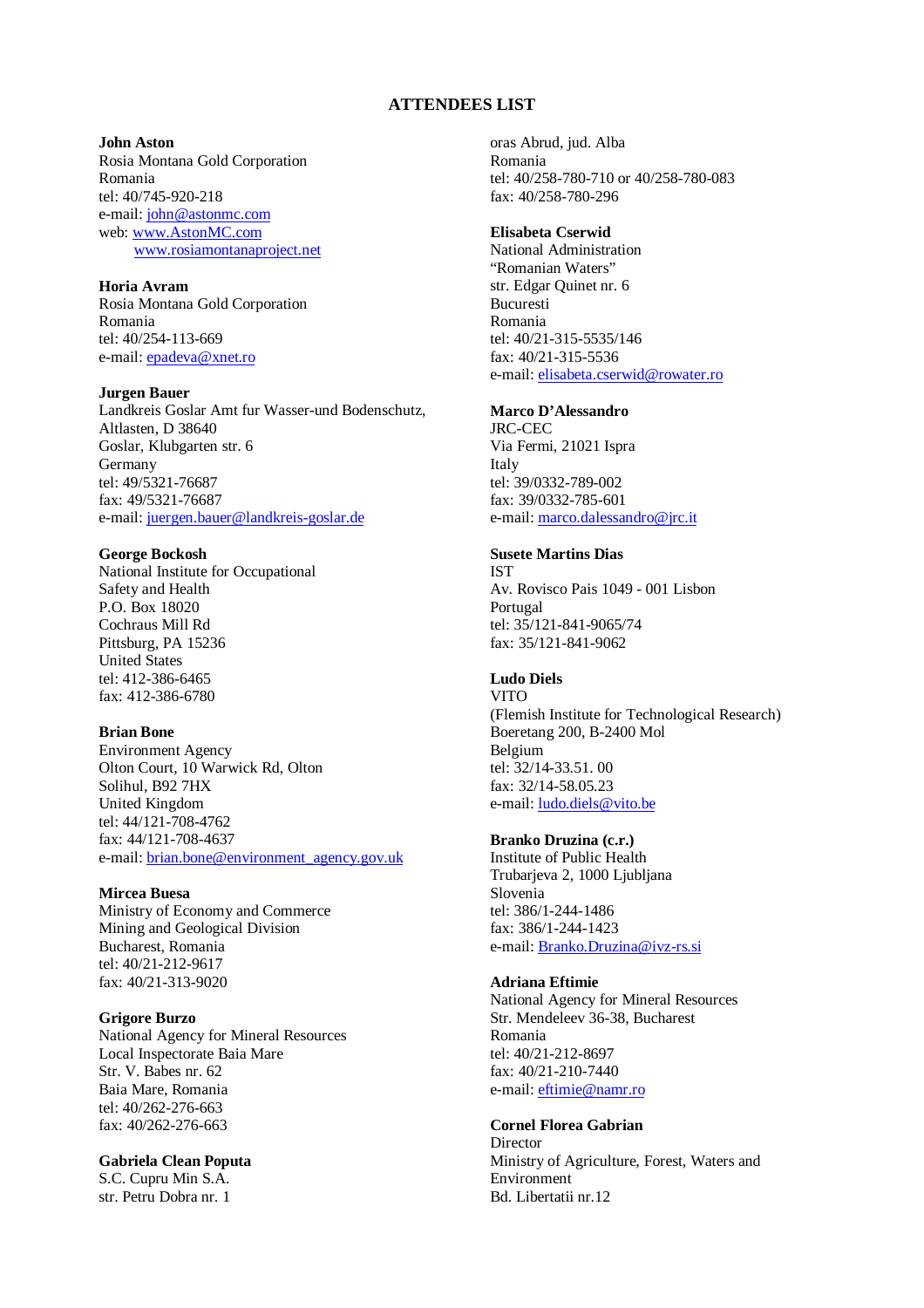Bucharest Romania tel: 40/21-410-2067 e-mail: insp@mappm.ro

### **Ioan Gherhes (c.r.)**

Mayor's Advisor for Sustainable Development City Hall, str. Gh. Sincai nr. 37 Baia Mare, Romania tel: 40/262-212-961 fax: 40/262-212-9961 e-mail: igherhes@baiamarecity.ro

### **Ovidiu Galca**

General Director C.N. Remin Baia Mare PTa. Revolutiei nr. 1 Baia Mare, Romania tel: 40/262-216-051 fax: 40/262-217-021

#### **Dumitru Guran**

Ministry of Economy and Commerce Mining and Geological Division Mines Closures Program Bucharest, Romania tel: 40/21-212-9790 fax: 40/21-212-9790

#### **Pablo L. Higueras (c.r.)**

Dpt. Ingenieria Geologica y Minera E.U.P. Almaden University, Castilla-La Mancha Pl Manuel Meca, 1 13400 Almadén (C. Real) Spain tel: 34/926-264-007 fax: 34/926-264-401 e-mail: Pablo.Higueras@uclm.es website: www.uclm.es/users/higueras

#### **Masaaki Hosomi (c.r.)**

Tokyo University of Agriculture and Technology Nakamachi Koganei, Tokyo/184 Japan tel: 81/423-887-070 fax: 81/423-814-201 e-mail: hosomi@cc.tuat.ac.jp

#### **Stephen C. James (Co-Director)**

U.S. EPA National Risk Management Research Laboratory Office of Research and Development 26 W. M.L.K. Drive Cincinnati, OH 45268 United States tel: 513-569-7877 fax: 513-569-7680 e-mail: james.steve@epa.gov

### **Marian Jelea**

ICPM Baia Mare Baia Mare North University Romania

#### **Harald Kasamas (c.r.)**

Ministry of the Environment Division VI/3, Stubenbastei 5 A-1010, Vienna Austria tel: 43/1-515-223-449 fax: 43/1-515-227-432 e-mail: Harald.Kasamas@bmlfuw.gv.at

# **Theresa Kearney (c.r.)**

Environment Agency Olton Court, 10 Warwick Road, Olton Solihull, B92 7HX United Kingdom tel: 44/121-708-4762 fax: 44/121-708-4637 e-mail: theresa.kearney@environment-agency.gov.uk

#### **Lisa Keller**

Environment Canada 351 St. Joseph Blvd., PVM, .19d' floor KIA OH3/ Gatineau, Quebec Canada tel: 819-953-9370 fax: 819-953-0509 e-mail: lisa.keller@ec.gc.ca

#### **Walter W. Kovalick, Jr. (Co-Director)** U.S. EPA,

Technology Innovation Program Office of Superfund Remediation and Technology Innovation, Office of Solid Waste and Emergency Response 1200 Pennsylvania Avenue, N.W. (5102G) Washington, DC 20460 United States tel: 703-603-9910 fax: 703-603-9135 e-mail: kovalick.walter@epa.gov

#### **Oliver Landour**

Assistant Program Director, NATO/CCMS, *NATO/CCMS* Bd Leopold III, B-1110 Brussels Belgium tel: 32/2-707-39-19 fax: 32/2-707-42-32 e-mail: o.landour@hg.nato.int

#### **Boi Marino**

Progemisa SpA via Contivecchi 7, 09122 Cagliari Italy tel: 0039-070-271681 fax:0039-070-271402 e-mail: marino.boi@progemisa.net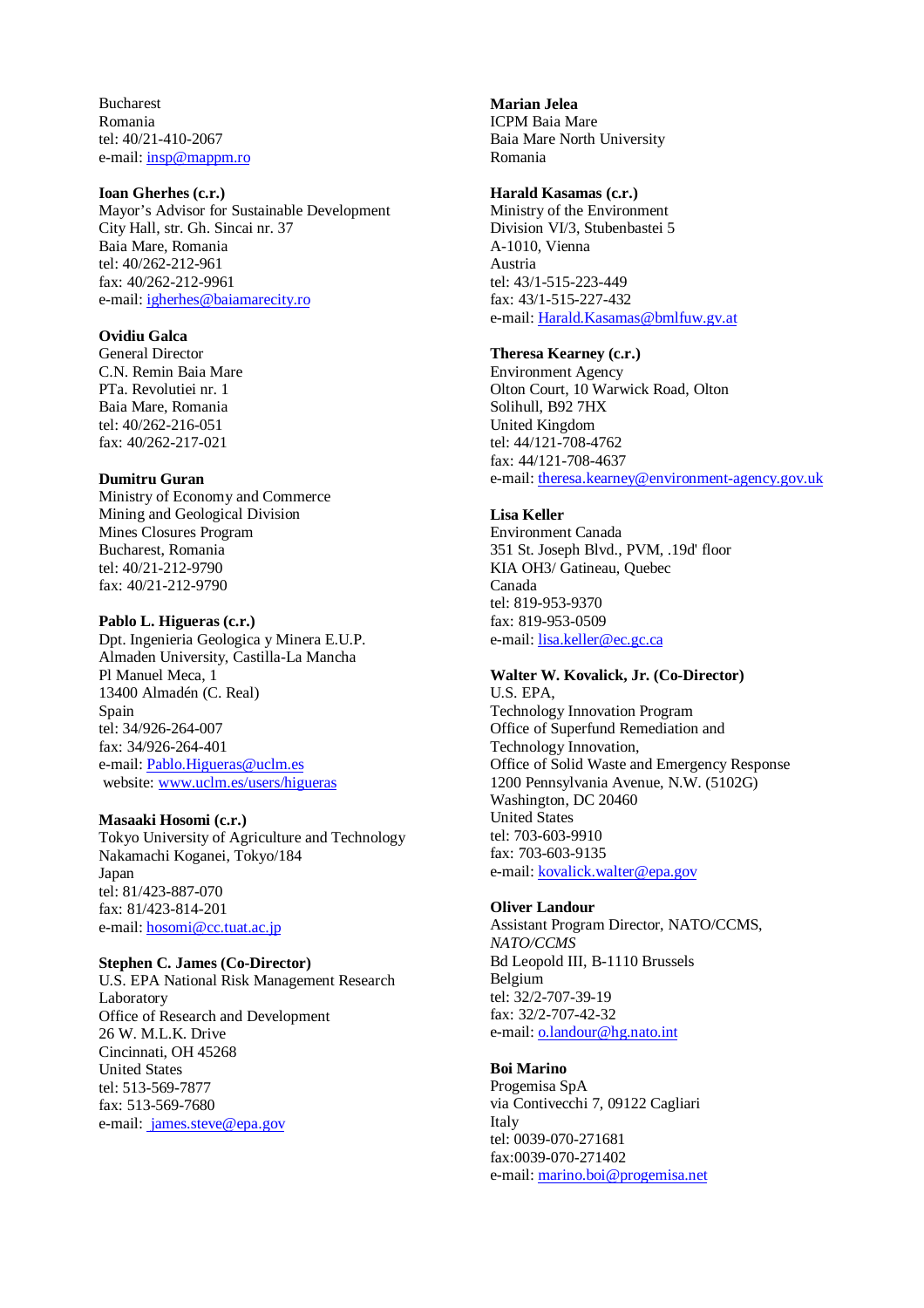#### **Angela Michnea**

EPA Baia Mare str. Iza nr. 1 A Romania tel: 40/262-276-304 fax: 40/262-275-222 e-mail: amichnea@apmbm.ro

### **Michael Nahir**

Environmental Services Public Works & Government Services Canada, 9815-90 Avenue, Edmonton, T6E 2T2 Canada tel: 780-497-3862 fax: 780- 497-3842 e-mail: Michel.Nahir@PWGSC.GC.CA

### **Corneliu Negulescu**

S.C. AQUAPROIECT S.A. Spl. Independentei 294, Sector 6 Bucharest Romania tel: 40/212-211-671 fax: 40/212-216-763 e-mail: joffice@aguaproject.ro

### **Vasile Oros**

Prof - North University Baia Mare str. Victor Babes nr. 62A Baia Mare Romania e-mail: oros@ubm.ro

#### **Vasile Pop**

Prof - North University Baia Mare str. Victor Babes nr. 62A Baia Mare, 4800 Romania tel: 40/262-421-343 fax: 40/262-275-550 e-mail: victoria@conseco.ro

#### **Vlaicu Pop**

National Administration "Romanian Waters" Maramures County Branch Baia Mare, Aleea Hortensiei nr. 2 Romania tel: 40/262-225-044 e-mail: sgamm@mail.multinet.ro

#### **Marius Pascu**

S.C. Transgold Baia Mare Baia Mare Romania tel: 04262-275662 e-mail office@evalproteh.ro

### **Doina Rachita**

WORLD BANK Bd. Dacia 83, Bucharest Romania tel: 40/212-010-311 fax: 40/212-010-311 e-mail: Drachita@worldbank.org

### **Adina Relicovschi**

Ministry of Agriculture, Forest, Waters and Environment EIA Project - Rosia Montana bd. Libertatii nr. 12, Bucuresti Romania tel: 40/213-367-735 fax: 40/213-367-735

### **Nicolae Sasaran**

Director ICPM S.A. Baia Mare Romania tel: 40/262-275-440 fax: 40/262-275-632

### **Dan Stematiu**

Prof - Technical University of Civil Engineering Bucharest Bd. Lacul cu Tei 124, Sect. 2 Bucuresti Romania tel: 40/212-421-163 fax: 40/212-420-781 e-mail: stematiu@hidro.utcb.ro

### **Horea Stoia**

National Agency for Mineral Resources Local Inspectorate Alba Pta Unirii nr. 5 Zlatna, jud. Alba Romania tel: 40/258-856-761 fax: 40/258-856-761

#### **Ileana-Doina Vasilescu**

Ministry of Agriculture, Forest, Waters and Environment Bd. Carol I nr. 24 Bucharest Romania tel: 40/214-106-394 fax: 40/214-102-032

### **Kvetoslav Vlk**

Ministry of the Environment of the Czech Republic Czeh Republic Vrsovicka 65, 100 65 Praha 10 tel: 420 2671122765 fax: 420 267310305 e-mail: kvetoslav\_vlk@env.cz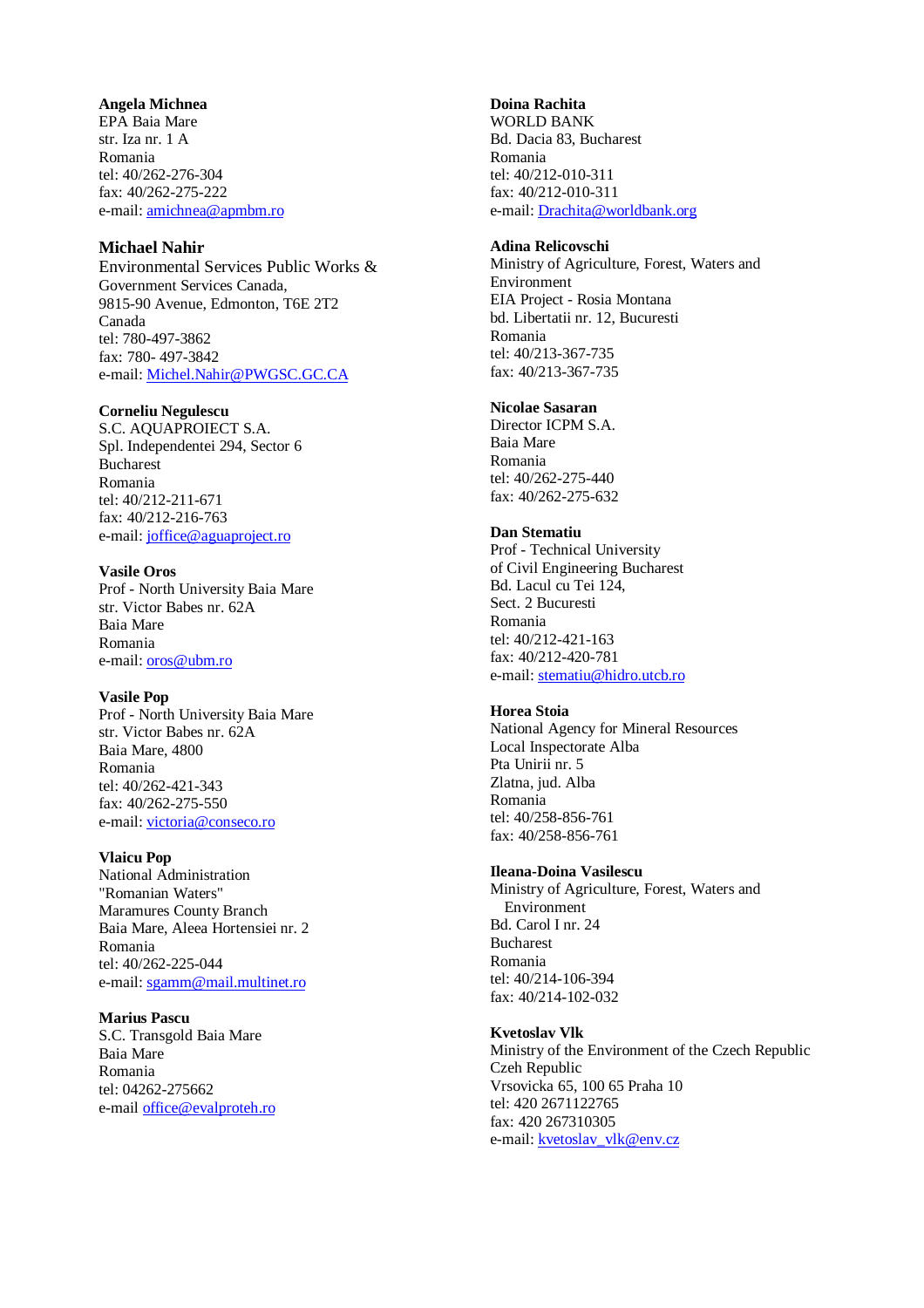### **Gheorghe Voinescu**

Director EPA Baia Mare Mr. 17a nr. IA Baia Mare Romania tel: 40/262-275-848 fax: 40/262-275-222

### **Konstantin Volchek**

SAIC Canada 335 Rivcr Road Ottawa, Ontario KIA OH3 Canada tel: 1-613-990-7147 fax: 1-613-991-1673 e-mail: konstantin.volchek@saic.com

### **Anthimos Xenidis**

National Technical University of Athens 9, Iroon Polytechneiou str., 157 80 Zografou **Greece** tel: 30/210-772-2043 fax: 30/210-772-2168 e-mail: axen@central.ntua.gr

### **Dirk van Zyl**

Director, Mining Life-Cycle Center Department of Mining Engineering/MS 173 University of Nevada Reno, NV 89503 United States tel: 775-784-7039 fax: 775-784-1833